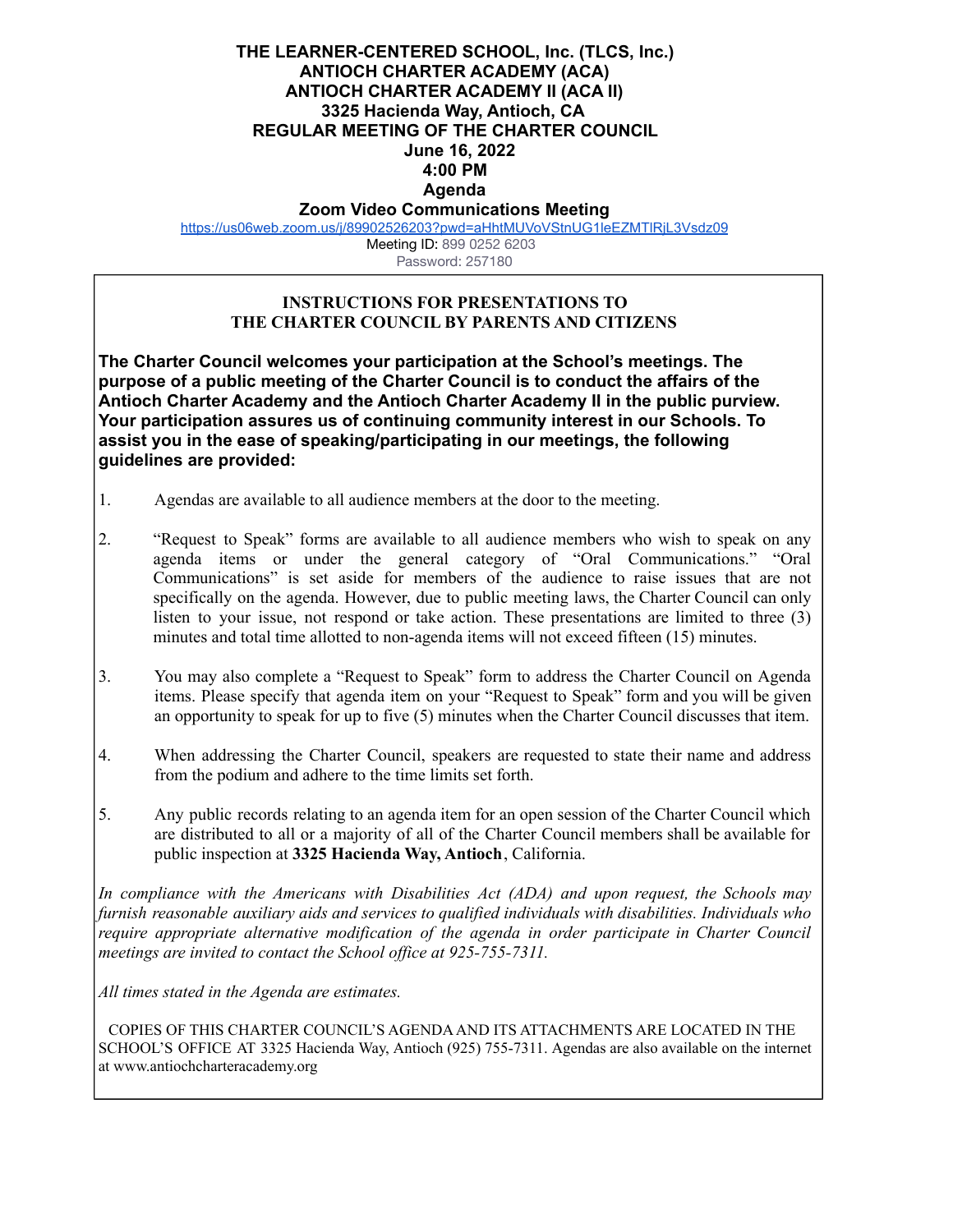## **Agenda**

- **1. Opening (Roll Call and Establishment of Quorum)**
- **2. Approval of Minutes a. Regular Charter Council meeting of May 19, 2022**
- **3. Oral Communications: Non-agenda items: no individual presentation shall be for more than three (3) minutes and the total time for this purpose shall not exceed fifteen (15) minutes. Ordinarily, Board members will not respond to presentations and no action can be taken. However, the Board may give direction to staff following a presentation.**
- **4. Comments from Staff**
- **5. Discussion Items (for possible Action)**
	- **a. AB361 reform teleconferencing requirements for Charter Council meetings**
	- **b. ACA/ACAII 2022-23 Local Control and Accountability Plans (attached)**
	- **c. Health Benefits increase school monthly contribution rates (Single Party \$1018; Two-Party \$1,539; Family - \$1,877)**
	- **d. Salary Schedule change proposal to increase the Certificated Substitute Daily Pay Rate to \$200 (\$100 1/2 day) and to \$225 (\$112.50 1/2 day) for Retired or ACA / ACA II Certificated Teachers**
	- **e. Initial 2022-23 Budget Proposals and Education Protection Account (EPA) Expenditure Summaries for ACA and ACA II for review (attached)**
	- **f. Certificated Employee Contracts (ACA / ACA II) review list of Certificated Employees under contract for the 2022-23 school year at both school sites (attached)**
	- **g. Special Education Service Contract review contract proposal with Foundations Therapy Service for the 2022-23 school year (attached).**
	- **h. Special Education Service Contract review contract proposal with The Speech Pathology Group, Inc. for the 2022-23 school year (attached).**
	- **i. Service Contract review contact proposal with Second Nature Behavioral Health Services, Inc. for the 2022-23 school year (attached).**
	- **j. Family Network bank account signers changes to ACA bank signers due to elections of new board members (Network Co-Chairperson, Treasurer, Volunteer Coordinator).**
	- **k. ACA/ACAII Employee handbook**
	- **l. ACA/ACAII Universal Pre Kindergarten plan**
	- **m. ACA2 Binax COVID testing MOU extension (attached)**
	- **n. ACA/ACAII Expanded Learning Opportunities Program Plan (ELOP) attached**
- **6. Action Items**
	- **a. AB361 reform language. Approval of the required findings regarding the continuing emergency and vote to continue using the law's exemptions.**
	- **b. Approval of ACA/ACAII 2022-23 Local Control and Accountability Plans as recommended by staff**
	- **c. Approval of school monthly contribution rates for Health Benefits as recommended by staff.**
	- **d. Approval of Salary Schedule increase for Certificated Substitutes as recommended by staff.**
	- **e. Approval of Initial 2022-23 Budget Proposals and EPA Expenditure Summaries for ACA and ACA II as recommended by staff.**
	- **f. Approval of the 2022-23 Certificated Employee contracts for ACA / ACA II as recommended by staff.**
	- **g. Approval of Special Education Service Contract with Foundations Therapy Service for the 2022-23 school year as recommended by staff**
	- **h. Approval of Special Education Service Contract with The Speech Pathology Group, Inc. for the 2022-23 school year as recommended by staff**
	- **i. Approval of Service Contract with Second Nature Behavioral Health Services, Inc. for the 2022-23 school year as recommended by staff.**
	- **j. Approval of ACA Family Network bank account signers Add Cory Cruz (Network Co-Chairperson), Sarah Glenn (Treasurer) and Salena Killion (Volunteer Coordinator) as signers on Network checking and savings accounts Remove Kelly MacCallister, Beth Rottier, and Julie Haas-Wajdowicz as signers on Network checking and savings accounts**
	- **k. Approval of ACA/ACAII Employee handbook as recommended by staff**
	- **l. Approval of ACA2 Binax COVID testing MOU extension as recommended by staff**
	- **m. Approval of ACA/ACAII Expanded Learning Opportunities Program Plan (ELOP) as recommended**